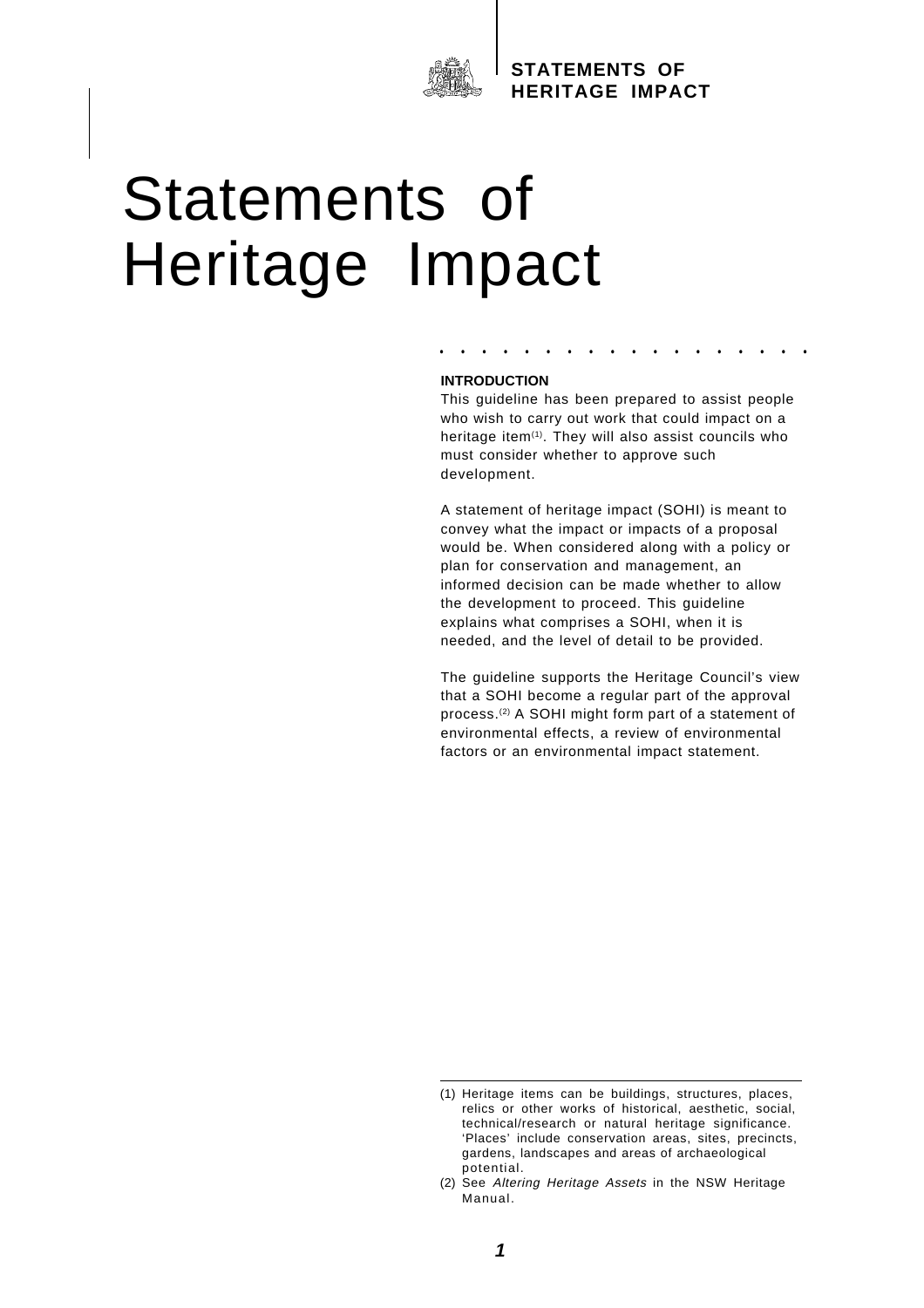

## **WHAT IS A STATEMENT OF HERITAGE IMPACT?**

A SOHI, together with supporting information, addresses:

- why the item is of heritage significance
- what impact the proposed works will have on that significance
- what measures are proposed to mitigate negative impacts
- why more sympathetic solutions are not viable.

#### **WHEN IS A STATEMENT OF HERITAGE IMPACT NEEDED?**

The Heritage Council requests that every development proposal it is required to consider be accompanied by a SOHI. Similarly, local councils and other development approval bodies are encouraged to require such a statement. This requirement could be viewed as a logical extension to a statement of environmental effects, which most councils commonly require.

#### **WHAT INFORMATION IS REQUIRED TO PREPARE A STATEMENT OF HERITAGE IMPACT?**

Proposals need to be supported by information that will assist the council to make an informed decision. Where the work involved is minor, or involves an item of local significance, the SOHI can be based simply on a statement of significance or a conservation policy. However, for a complex proposal that affects an item of State significance, a more detailed conservation management plan would be required to support the application. The publications Heritage Approvals and Conservation Management Documents in the NSW Heritage Manual, explain what these various documents are and how to prepare them.

Table 1 on pages 5 to 8, shows when a conservation management plan is needed for particular types of development, or when a conservation policy would suffice.

#### **WHAT NEEDS TO BE EXPLAINED BY THE STATEMENT?**

A SOHI needs to explain how the heritage value of an item is to be conserved, or preferably enhanced, by the proposed development. This could involve stabilisation and repair work, restoration, reconstruction or redevelopment for a new use.

The Heritage Council does not advocate the reproduction of heritage forms and finishes; rather, it supports quality new design that is sympathetic in form and finish and is respectful of its context.

The steps to be taken should be noted and in doing this, it is helpful to refer to the seven criteria used to define heritage significance (criteria can be downloaded from the Heritage Office website) in order to explain how the item's heritage value is to be retained.

Where the effect of proposed work is likely to be detrimental to the heritage significance of the item or area, a SOHI needs to argue why such action is the only viable solution and explain why alternatives are not. The works that will have a negative impact should be listed, with statements made under each point as to why the impact/s cannot be avoided, and what steps have been taken to minimise their effect/s. It might also be useful to consider these in relation to the criteria of heritage significance.

Table 1 outlines some of the questions that need to be answered in a SOHI for various types of development proposals.

#### **HOW IS THE INFORMATION TO BE PRESENTED?**

The SOHI should be concise. Pertinent reports such as the statement of heritage significance, analysis of significance and, where they exist, conservation policies, conservation management plans, physical condition reports and any other specialist consultant reports, are simply referred to in the statement, then attached.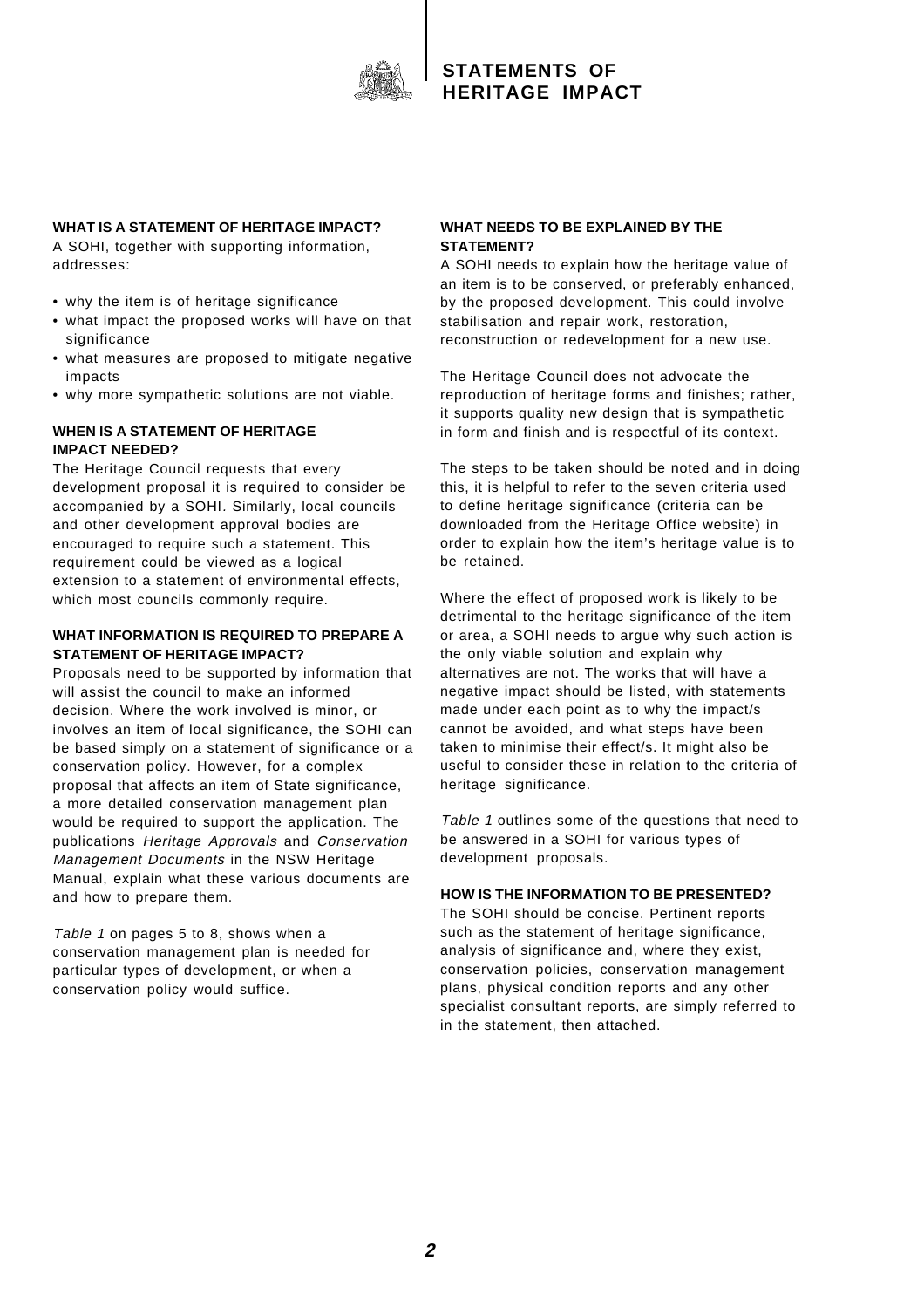# Statement of Heritage Impact

# A Model

#### **Statement of heritage impact for**:

[Name of heritage item, item within a conservation area or site in the vicinity of a heritage item.]

**• • • • • • • • • • • • • • • • •**

**This statement forms part of the statement of environmental effects for**:

[A brief description of proposal.]

#### **Date**:

#### **Reference**:

[Reference number/s for the heritage item and/or conservation area (name the area), taken from LEP or REP schedule, or heritage study inventory.]

#### **Address and property description**:

[of heritage item, item within a conservation area or site in the vicinity of a heritage item.]

#### **Prepared by**:

[Name, address, phone and fax of author.]

#### **For**:

[Name of client or owner, where manager or owner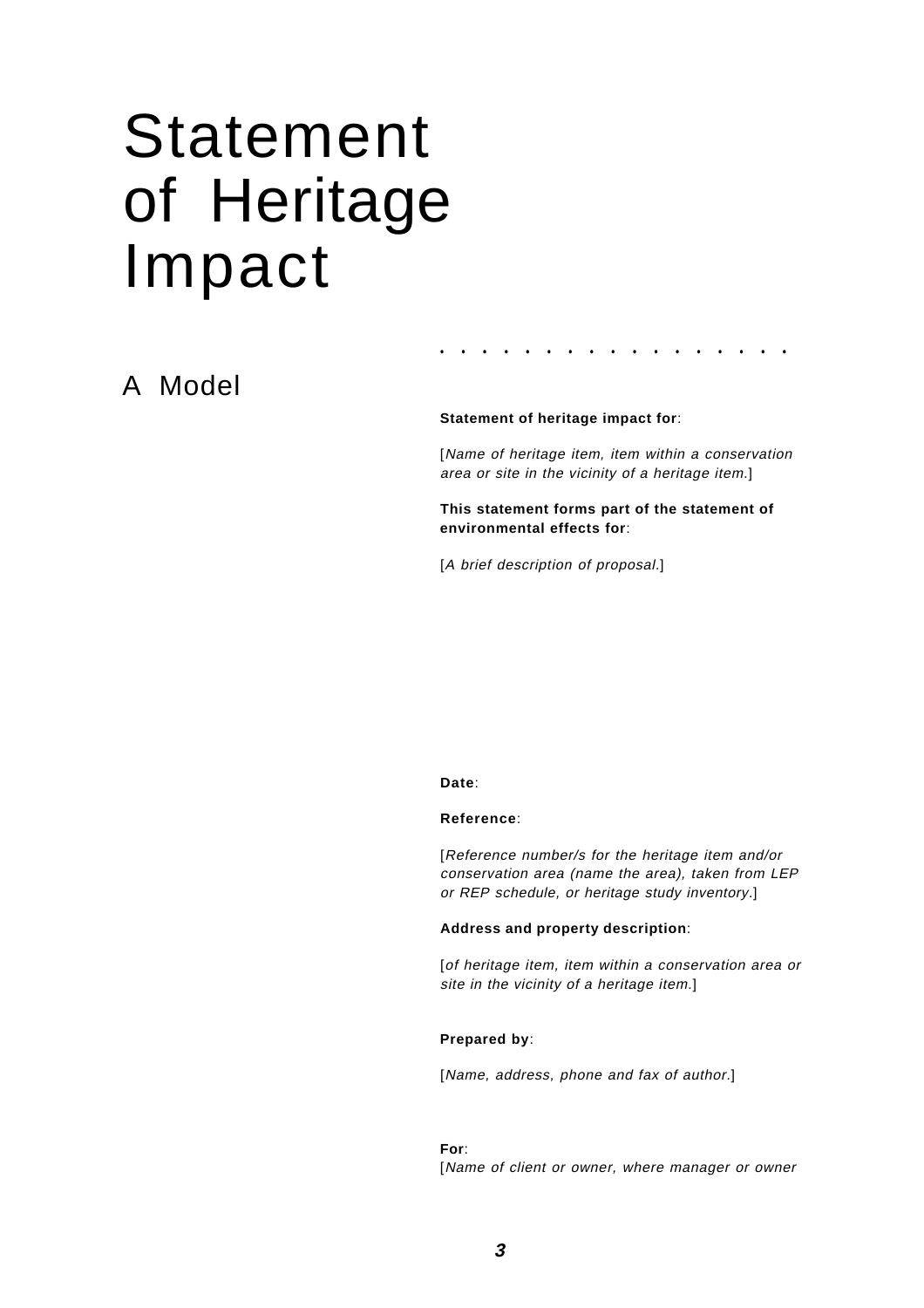

is not the author.]

**The following aspects of the proposal respect or enhance the heritage significance of the item or conservation area for the following reasons**:

[List in point form. List also, any other completed or proposed future works, such as the implementation of maintenance plans, interpretation strategies or archival recording.]

**The following aspects of the proposal could detrimentally impact on heritage significance. The reasons are explained as well as the measures to be taken to minimise impacts**:

[List the ways in which the item or area is significant and the way/s they could be affected; why the work is necessary for the ongoing viability; and, the steps taken to minimise negative impacts. (Consider addressing significance under each of the seven criteria used to define heritage significance]

**The following sympathetic solutions have been considered and discounted for the following reasons**:

[List alternatives (especially those identified in a conservation management plan or other study) and clearly argue why these cannot be implemented.]

#### **Attachments**:

[List. For example, statement of heritage significance, study, State Heritage Inventory form, conservation policy or conservation management plan, building condition report, engineer's report and/or archaeologist's report.]

#### **References**:

[List. For example, heritage studies, conservation management plans, archaeological zoning plans, or environmental impact statements.]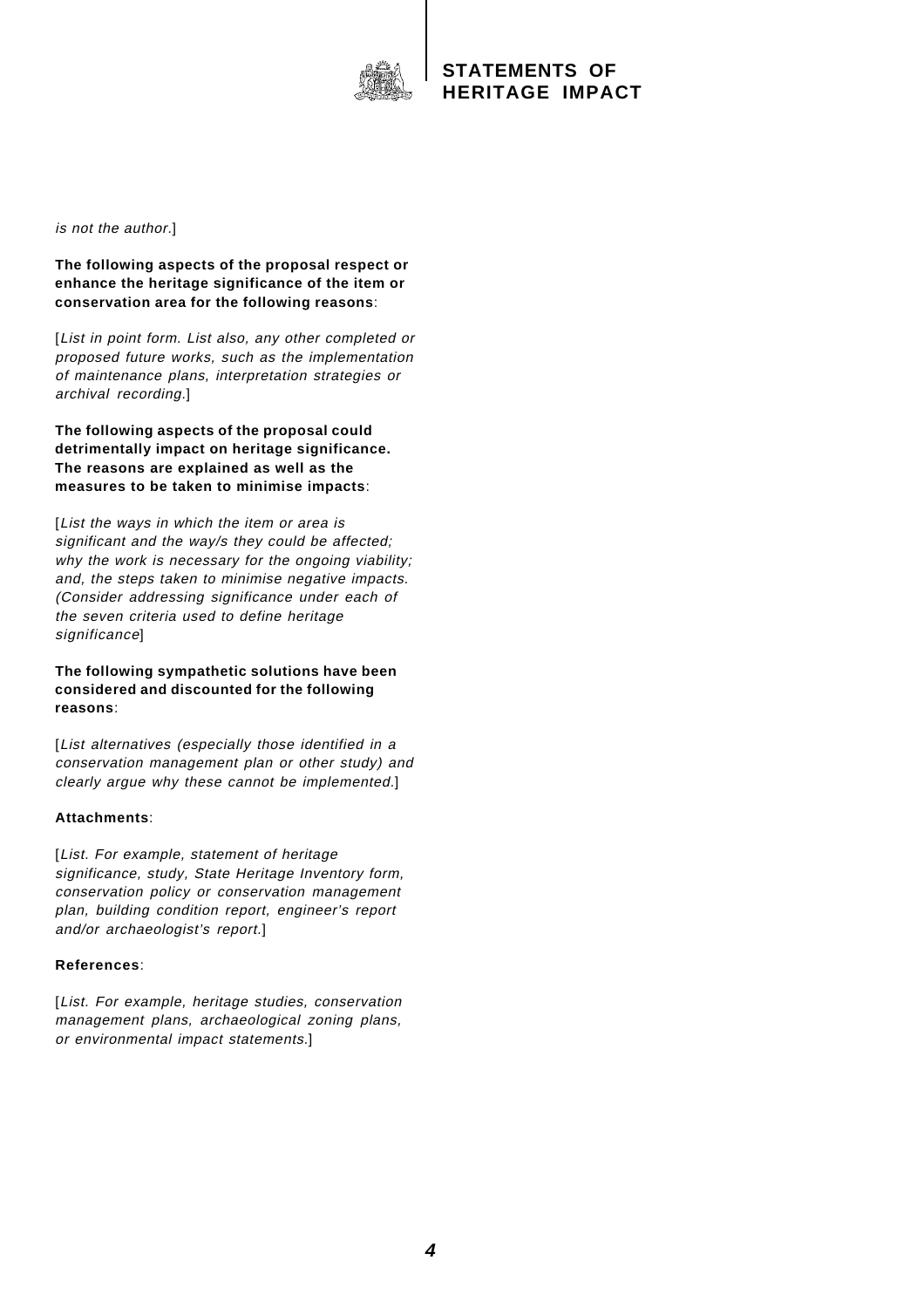# Table 1

Some Questions to be Answered in a Statement of Heritage Impact and Supporting Information Required

**• • • • • • • • • • • • • • • • • •**

The following are some of the questions that need to be answered in a statement of heritage impact. They offer guidance as to whether a conservation management plan, conservation policy or a statement of heritage significance would be necessary.

The following abbreviations are used in the table: **SOS** statement of heritage significance **CP** conservation policy **CMP** conservation management plan.

Depending on the degree of impact and the complexity of the proposal, in some circumstances the local council or Heritage Council may require a conservation management plan to be prepared for an item of local significance. (This would usually only be required for work that affects an item of State significance.)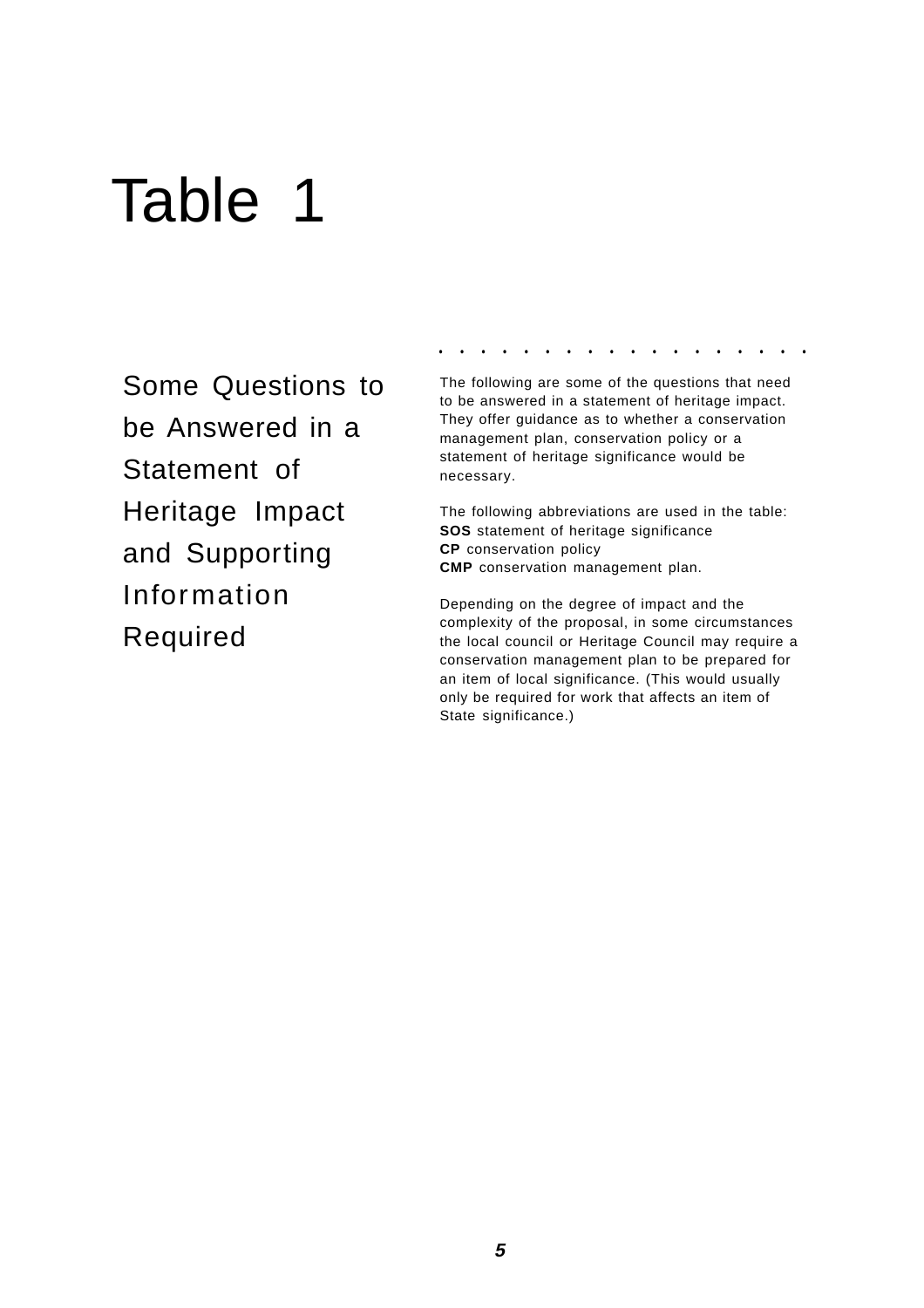

#### **TABLE 1**

| <b>Proposed Change</b><br>to Heritage Item                | <b>Some Questions to be Answered</b><br>in a Statement of Heritage Impact                                                                                                                                    | <b>Minimum Supporting</b><br><b>Information Required</b> |           |
|-----------------------------------------------------------|--------------------------------------------------------------------------------------------------------------------------------------------------------------------------------------------------------------|----------------------------------------------------------|-----------|
| Demolition of a building<br>or structure                  | • Have all options for retention and adaptive re-use been<br>explored?                                                                                                                                       | Local:                                                   | sos       |
|                                                           | • Can all of the significant elements of the heritage item<br>be kept and any new development be located<br>elsewhere on the site?                                                                           | State:                                                   | CMP       |
|                                                           | • Is demolition essential at this time or can it be<br>postponed in case future circumstances make its<br>retention and conservation more feasible?                                                          |                                                          |           |
|                                                           | • Has the advice of a heritage consultant been sought?<br>Have the consultant's recommendations been<br>implemented? If not, why not?                                                                        |                                                          |           |
| Minor partial demolition<br>(including internal elements) | • Is the demolition essential for the heritage item to<br>function?                                                                                                                                          | Local:                                                   | sos       |
|                                                           | • Are important features of the item affected by the<br>demolition (e.g. fireplaces in buildings)?                                                                                                           | State:                                                   | <b>CP</b> |
|                                                           | • Is the resolution to partially demolish sympathetic to<br>the heritage significance of the item?                                                                                                           |                                                          |           |
|                                                           | • If the partial demolition is a result of the condition of<br>the fabric, is it certain that the fabric cannot be<br>repaired?                                                                              |                                                          |           |
| Major partial demolition<br>(including internal elements) | • Is the demolition essential for the heritage item to<br>function?                                                                                                                                          | Local:                                                   | sos       |
|                                                           | • Are particular features of the item affected by the<br>demolition (e.g. fireplaces in buildings)?                                                                                                          | State:                                                   | CMP       |
|                                                           | • Is the detailing of the partial demolition sympathetic to<br>the heritage significance of the item (e.g. creating large<br>square openings in internal walls rather than removing<br>the wall altogether)? |                                                          |           |
|                                                           | • If the partial demolition is a result of the condition of<br>the fabric, is it certain that the fabric cannot be<br>repaired?                                                                              |                                                          |           |
| Change of use                                             | • Has the advice of a heritage consultant or structural<br>engineer been sought? Has the consultant's advice<br>been implemented? If not, why not?                                                           | Local:                                                   | SOS       |
|                                                           | • Does the existing use contribute to the significance of<br>the heritage item?                                                                                                                              | State:                                                   | CMP       |
|                                                           | • Why does the use need to be changed?                                                                                                                                                                       |                                                          |           |
|                                                           | • What changes to the fabric are required as a result of<br>the change of use?                                                                                                                               |                                                          |           |
|                                                           | • What changes to the site are required as a result of<br>the change of use?                                                                                                                                 |                                                          |           |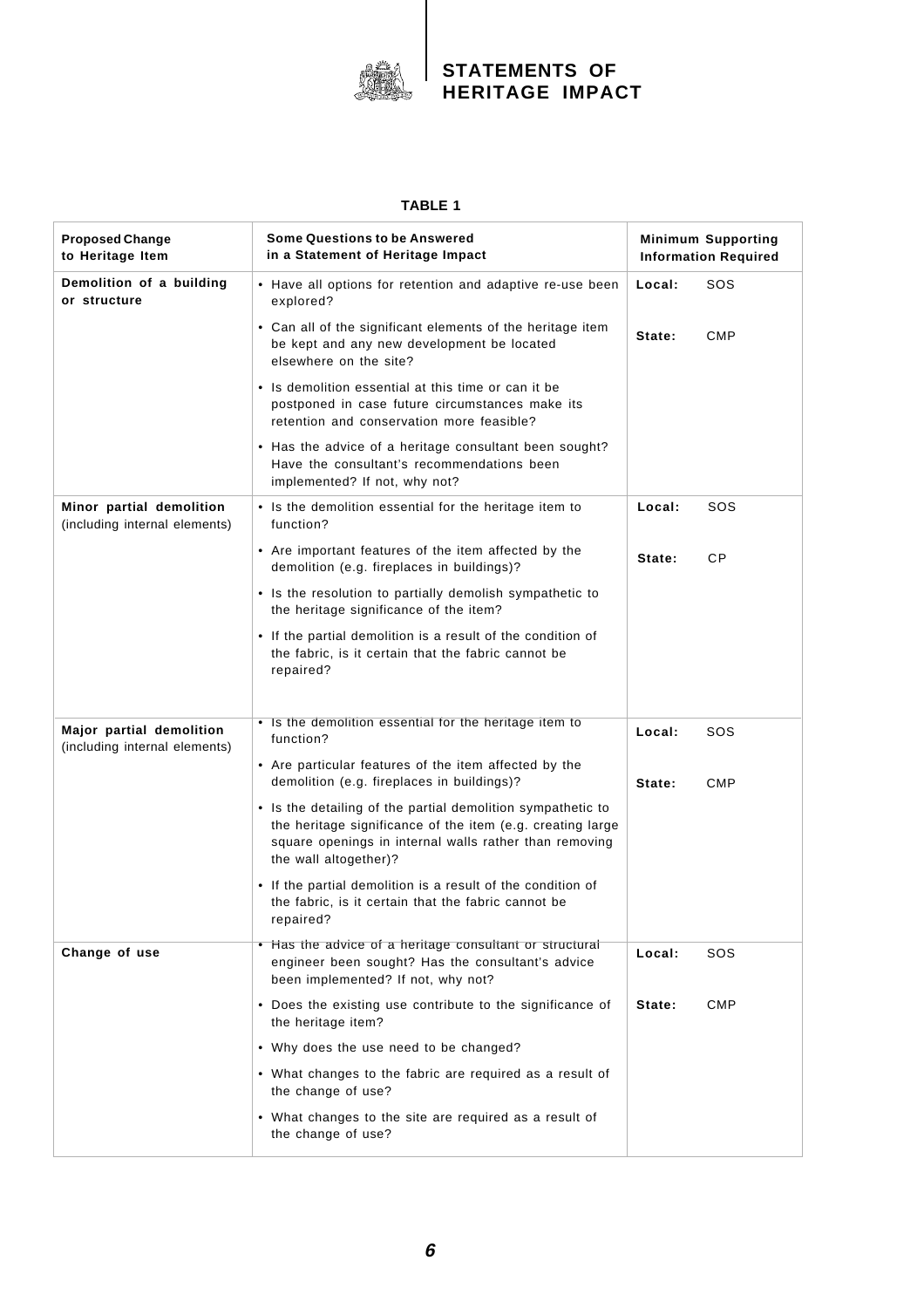

| <b>Proposed Change</b><br>to Heritage Item                                                                                                                                                                                                                                                                                                                       | <b>Some Questions to be Answered</b><br>in a Statement of Heritage Impact                                                                                                    | <b>Minimum Supporting</b><br><b>Information Required</b> |            |
|------------------------------------------------------------------------------------------------------------------------------------------------------------------------------------------------------------------------------------------------------------------------------------------------------------------------------------------------------------------|------------------------------------------------------------------------------------------------------------------------------------------------------------------------------|----------------------------------------------------------|------------|
| <b>Minor additions</b><br>(see also minor<br>partial demolition)                                                                                                                                                                                                                                                                                                 | • How is the impact of the addition on the heritage<br>significance of the item to be minimised?                                                                             | Local:                                                   | sos        |
|                                                                                                                                                                                                                                                                                                                                                                  | • Can the additional area be located within an existing<br>structure? If no, why not?                                                                                        | State:                                                   | CP         |
|                                                                                                                                                                                                                                                                                                                                                                  | • Will the additions visually dominate the heritage item?                                                                                                                    |                                                          |            |
|                                                                                                                                                                                                                                                                                                                                                                  | • Is the addition sited on any known, or potentially<br>significant archaeological deposits? If so, have<br>alternative positions for the additions been considered?         |                                                          |            |
|                                                                                                                                                                                                                                                                                                                                                                  | • Are the additions sympathetic to the heritage item? In<br>what way (e.g. form, proportions, design)?                                                                       |                                                          |            |
| Major additions<br>(see also major                                                                                                                                                                                                                                                                                                                               | • How is the impact of the addition on the heritage                                                                                                                          | Local:                                                   | sos        |
| partial demolition)                                                                                                                                                                                                                                                                                                                                              | significance of the item to be minimised?                                                                                                                                    |                                                          |            |
|                                                                                                                                                                                                                                                                                                                                                                  | • Can the additional area be located within an existing<br>structure? If not, why not?                                                                                       | State:                                                   | <b>CMP</b> |
|                                                                                                                                                                                                                                                                                                                                                                  | • Will the additions tend to visually dominate the heritage<br>item?                                                                                                         |                                                          |            |
|                                                                                                                                                                                                                                                                                                                                                                  | • Are the additions sited on any known, or potentially<br>significant archaeological deposits? If so, have<br>alternative positions for the additions been considered?       |                                                          |            |
|                                                                                                                                                                                                                                                                                                                                                                  | • Are the additions sympathetic to the heritage item?<br>In what way (e.g. form, proportions, design)?                                                                       |                                                          |            |
| New development<br>adjacent to a heritage<br>item<br>(including additional<br>buildings and dual<br>occupancies)<br>Note: Most planning<br>instruments (such as local<br>and regional environmental<br>plans) require the approval<br>authority to take into account<br>the impact of new<br>development on adjacent<br>heritage items or conservation<br>areas. | • How is the impact of the new development on the<br>heritage significance of the item or area to be<br>minimised?                                                           | Local:                                                   | СP         |
|                                                                                                                                                                                                                                                                                                                                                                  | • Why is the new development required to be adjacent to<br>a heritage item?                                                                                                  | State:                                                   | <b>CMP</b> |
|                                                                                                                                                                                                                                                                                                                                                                  | • How does the curtilage allowed around the heritage<br>item contribute to the retention of its heritage<br>significance?                                                    |                                                          |            |
|                                                                                                                                                                                                                                                                                                                                                                  | • How does the new development affect views to, and<br>from, the heritage item? What has been done to minimise<br>negative effects?                                          |                                                          |            |
|                                                                                                                                                                                                                                                                                                                                                                  | • Is the development sited on any known, or potentially<br>significant archaeological deposits? If so, have<br>alternative sites been considered? Why were they<br>rejected? |                                                          |            |
|                                                                                                                                                                                                                                                                                                                                                                  | • Is the new development sympathetic to the heritage item?<br>In what way (e.g. form, siting, proportions, design)?                                                          |                                                          |            |
|                                                                                                                                                                                                                                                                                                                                                                  | • Will the additions visually dominate the heritage item?<br>How has this been minimised?                                                                                    |                                                          |            |
|                                                                                                                                                                                                                                                                                                                                                                  | • Will the public, and users of the item, still be able to<br>view and appreciate its significance?                                                                          |                                                          |            |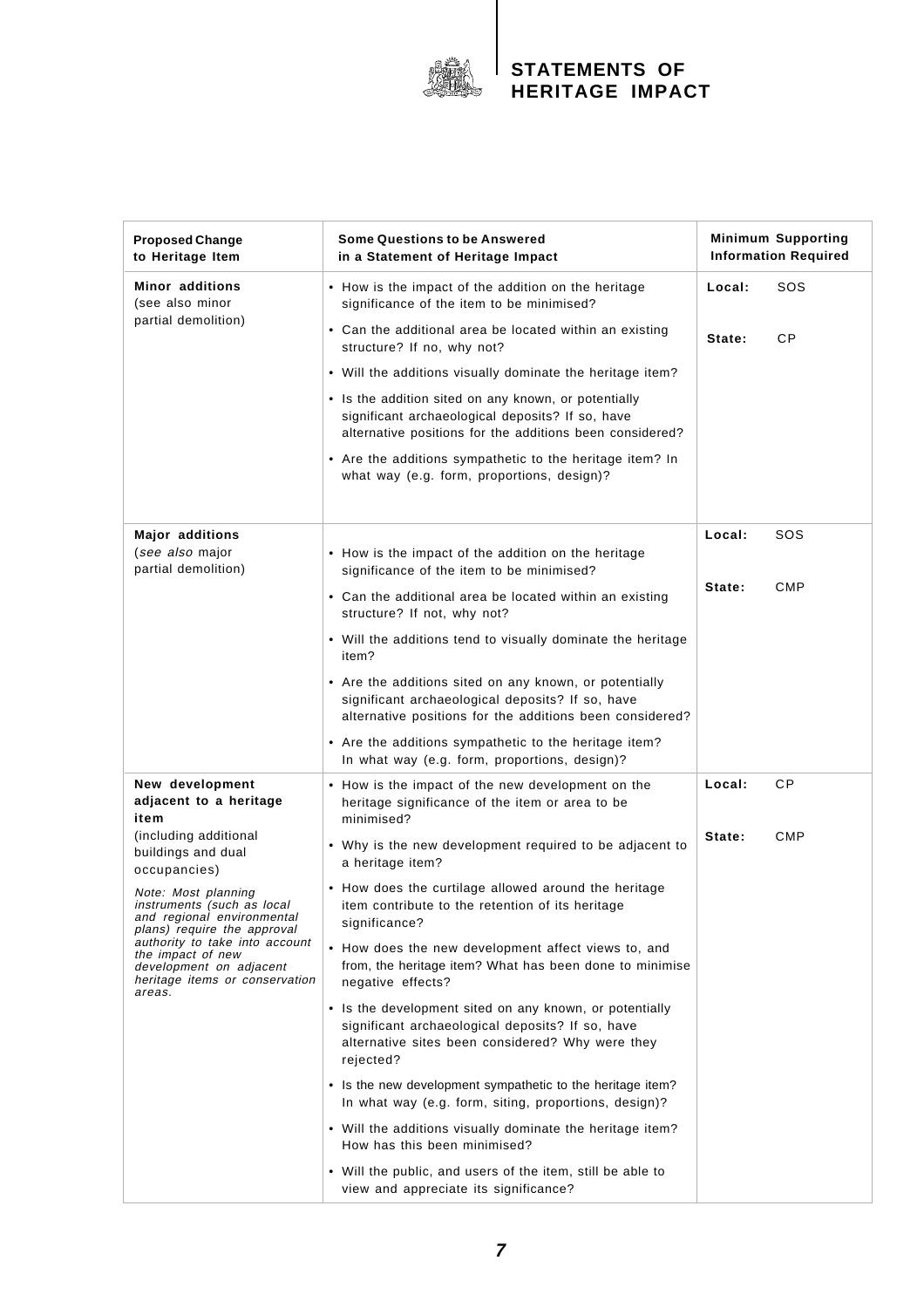

| <b>Proposed Change</b><br>to Heritage Item                                                                                                                                                                                                                                                       | <b>Some Questions to be Answered</b><br>in a Statement of Heritage Impact                                                                                                                                                                                                                                         | <b>Minimum Supporting</b><br><b>Information Required</b> |                                    |
|--------------------------------------------------------------------------------------------------------------------------------------------------------------------------------------------------------------------------------------------------------------------------------------------------|-------------------------------------------------------------------------------------------------------------------------------------------------------------------------------------------------------------------------------------------------------------------------------------------------------------------|----------------------------------------------------------|------------------------------------|
| <b>Subdivision</b>                                                                                                                                                                                                                                                                               | • How is the proposed curtilage allowed around the<br>heritage item appropriate?                                                                                                                                                                                                                                  | Local:                                                   | sos                                |
| Note: Impacts on heritage<br>values related to new<br>subdivision can often be<br>minimised through<br>development control plans<br>(DCPs). Refer to the Best<br>Practice Guideline on<br>preparing DCPs published by<br>the Department of Planning.                                             | • Could future development that results from this<br>subdivision compromise the significance of the<br>heritage item? How has this been minimised?<br>• Could future development that results from this<br>subdivision affect views to, and from, the heritage<br>item? How are negative impacts to be minimised? | State:                                                   | <b>CMP</b>                         |
| Repainting<br>using new colour schemes                                                                                                                                                                                                                                                           | • Have previous (including original) colour schemes<br>been investigated? Are previous schemes being<br>reinstated?                                                                                                                                                                                               | Local:                                                   | SOS                                |
|                                                                                                                                                                                                                                                                                                  | • Will the repainting effect the conservation of the fabric<br>of the heritage item?                                                                                                                                                                                                                              | State:                                                   | CP                                 |
| Re-roofing/re-cladding                                                                                                                                                                                                                                                                           | • Have previous (including original) roofing/cladding<br>materials been investigated (through archival and<br>physical research)?                                                                                                                                                                                 | Local:                                                   | sos                                |
|                                                                                                                                                                                                                                                                                                  | • Is a previous material being reinstated?                                                                                                                                                                                                                                                                        | State:                                                   | CP                                 |
|                                                                                                                                                                                                                                                                                                  | • Will the re-cladding effect the conservation of the fabric<br>of the heritage item?                                                                                                                                                                                                                             |                                                          |                                    |
|                                                                                                                                                                                                                                                                                                  | • Are all details in keeping with the heritage significance<br>of the item (e.g. guttering, cladding profiles)?                                                                                                                                                                                                   |                                                          |                                    |
|                                                                                                                                                                                                                                                                                                  | • Has the advice of a heritage consultant or skilled<br>tradesperson (e.g. slate roofer) been sought?                                                                                                                                                                                                             |                                                          |                                    |
| <b>New services</b><br>(e.g. air conditioning,                                                                                                                                                                                                                                                   | • How has the impact of the new services on the<br>heritage significance of the item been minimised?                                                                                                                                                                                                              | Local:                                                   | sos                                |
| plumbing)                                                                                                                                                                                                                                                                                        | • Are any of the existing services of heritage<br>significance? In what way? Are they affected by the<br>new work?                                                                                                                                                                                                | State:                                                   | СP<br>(CMP for a<br>major services |
|                                                                                                                                                                                                                                                                                                  | • Has the advice of a conservation consultant (e.g.<br>architect) been sought? Has the consultant's advice<br>been implemented?                                                                                                                                                                                   |                                                          | upgrade)                           |
|                                                                                                                                                                                                                                                                                                  | • Are any known or potential archaeological deposits<br>(underground and under floor) affected by the<br>proposed new services?                                                                                                                                                                                   |                                                          |                                    |
| Fire upgrading<br>Note: Where agreement cannot                                                                                                                                                                                                                                                   | • How has the impact of the upgrading on the heritage<br>significance of the item been minimised?                                                                                                                                                                                                                 | Local:                                                   | sos                                |
| be reached between the local<br>council and your consultants on<br>suitable fire-upgrading you may<br>seek the advice of the Fire,<br>Access & Services Panel, a<br>subcommittee of the Heritage<br>Council of NSW. Contact the<br>Heritage Office for further<br>information on (02) 9391 2115. | • Are any of the existing services of heritage<br>significance? In what way? Are they affected by the<br>new work?                                                                                                                                                                                                | State:                                                   | СP                                 |
|                                                                                                                                                                                                                                                                                                  | • Has the advice of a conservation consultant (e.g.<br>architect) been sought? Has their advice been<br>implemented?                                                                                                                                                                                              |                                                          |                                    |
|                                                                                                                                                                                                                                                                                                  | Continued                                                                                                                                                                                                                                                                                                         |                                                          |                                    |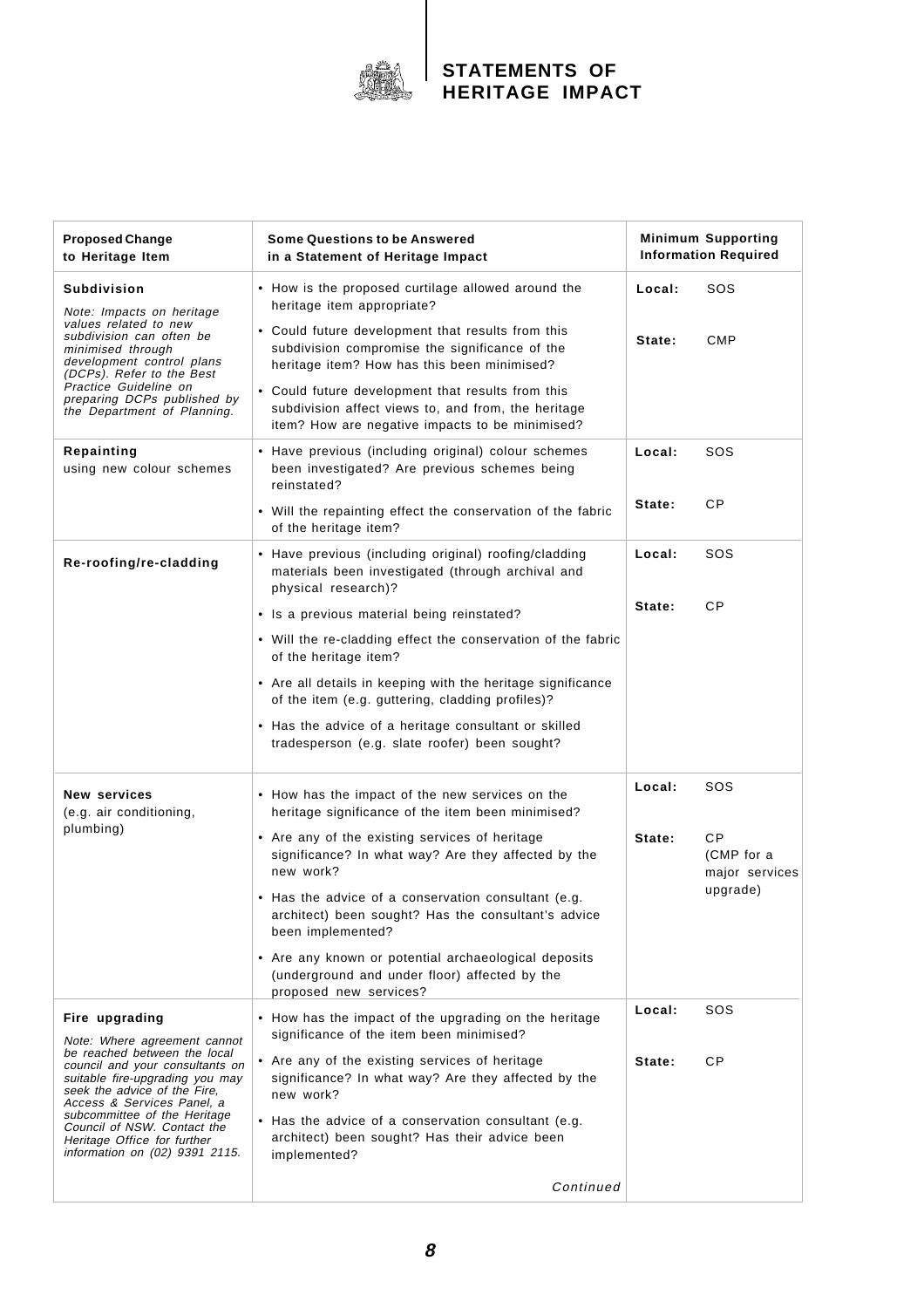

| <b>Proposed Change</b><br>to Heritage Item                                                                                                           | <b>Some Questions to be Answered</b><br>in a Statement of Heritage Impact                                                                                           | <b>Minimum Supporting</b><br><b>Information Required</b> |                                                       |
|------------------------------------------------------------------------------------------------------------------------------------------------------|---------------------------------------------------------------------------------------------------------------------------------------------------------------------|----------------------------------------------------------|-------------------------------------------------------|
| Fire upgrading (continued)                                                                                                                           | • Are any known or potential archaeological deposits<br>(underground or under floor) affected by the proposed<br>new services?                                      |                                                          |                                                       |
|                                                                                                                                                      | • Has the advice of a fire consultant been sought to look<br>for options that would have less impact on the heritage<br>item? Will this advice be implemented? How? |                                                          |                                                       |
| New landscape works<br>and features<br>(including carparks<br>and fences)                                                                            | • How has the impact of the new work on the heritage<br>significance of the existing landscape been minimised?                                                      | Local:                                                   | SOS                                                   |
|                                                                                                                                                      | • Has evidence (archival and physical) of previous<br>landscape work been investigated? Are previous<br>works being reinstated?                                     | State:                                                   | <b>CMP</b><br>(CP will<br>suffice for<br>minor works) |
|                                                                                                                                                      | • Has the advice of a consultant skilled in the<br>conservation of heritage landscapes been sought? If<br>so, have their recommendations been implemented?          |                                                          |                                                       |
|                                                                                                                                                      | • Are any known or potential archaeological deposits<br>affected by the landscape works? If so, what<br>alternatives have been considered?                          |                                                          |                                                       |
|                                                                                                                                                      | • How does the work impact on views to, and from,<br>adjacent heritage items?                                                                                       |                                                          |                                                       |
| Tree removal or<br>replacement<br>Note: Always check the tree<br>preservation provisions of<br>your local council when<br>proposing removal of trees | • Does the tree contribute to the heritage significance of<br>the item or landscape?                                                                                | Local:<br>State:                                         | sos                                                   |
|                                                                                                                                                      | • Why is the tree being removed?<br>• Has the advice of a tree surgeon or horticultural<br>specialist been obtained?                                                |                                                          | <b>CP</b>                                             |
|                                                                                                                                                      | • Is the tree being replaced? Why? With the same or a<br>different species?                                                                                         |                                                          |                                                       |
| New signage<br>Note: Check whether the local<br>council has a signage policy<br>or design guidelines                                                 | • How has the impact of the new signage on the heritage<br>significance of the item been minimised?                                                                 | Local:                                                   | sos                                                   |
|                                                                                                                                                      | • Have alternative signage forms been considered<br>(e.g. free standing or shingle signs). Why were they<br>rejected?                                               | State:                                                   | <b>CP</b>                                             |
|                                                                                                                                                      | • Is the signage in accordance with section 6, 'Areas of<br>Heritage Significance', in Outdoor Advertising: An<br>Urban Design-Based Approach?(1) How?              |                                                          |                                                       |
|                                                                                                                                                      | • Will the signage visually dominate the heritage item/<br>heritage conservation area or heritage streetscape?                                                      |                                                          |                                                       |
|                                                                                                                                                      | • Can the sign be remotely illuminated rather than<br>internally illuminated?                                                                                       |                                                          |                                                       |

(1) A joint publication by the Department of Planning (NSW) & Department of Planning and Housing (Victoria). Published by Department of Planning (NSW), Sydney, 1991.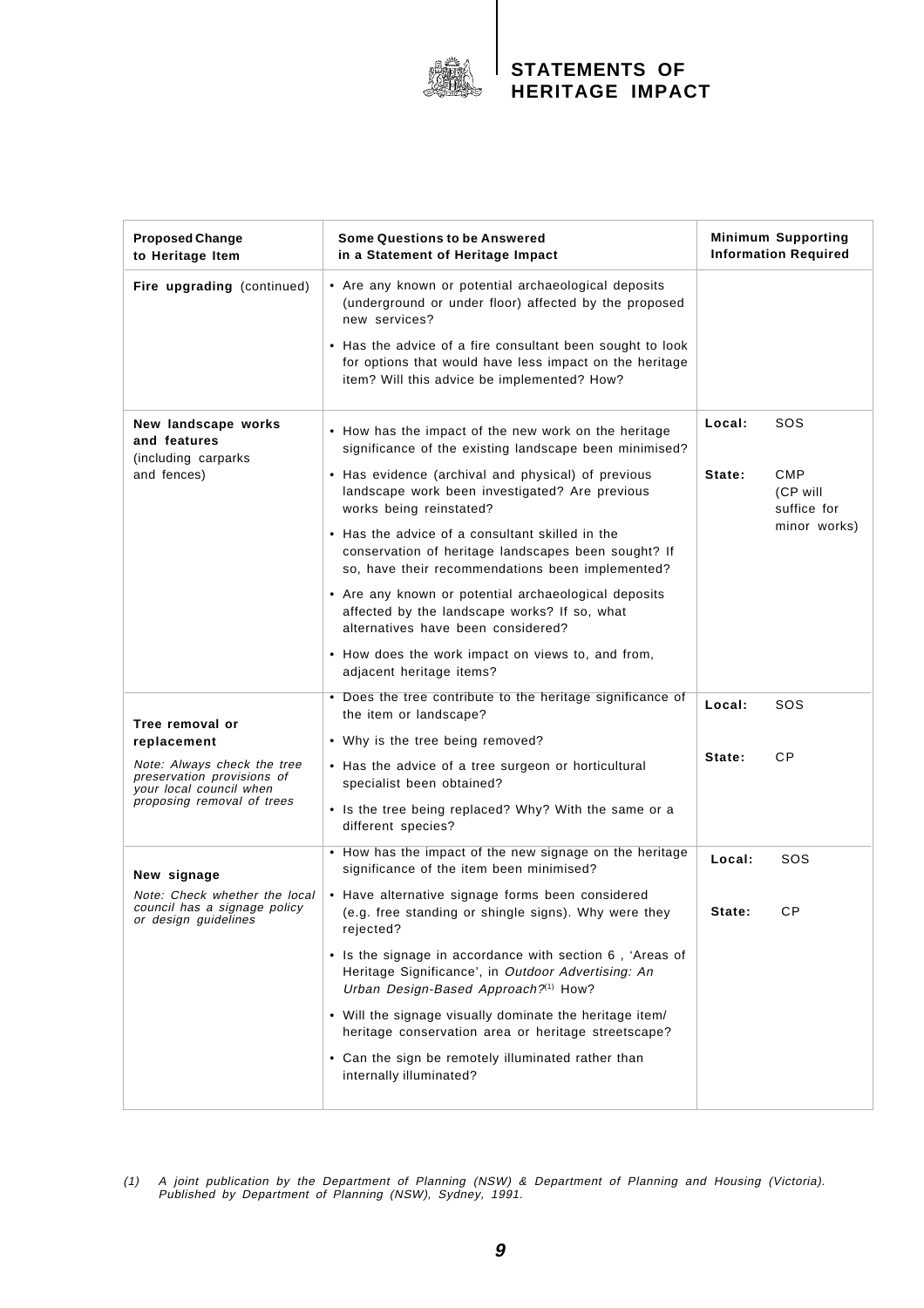

#### **DEVELOPMENT AND BUILDING APPROVAL FLOW CHART**

*significance. They may be positioned on or adjacent to the development site (2) See* Conservation Management Documents *in the NSW Heritage Manual for information on preparing policies and plans*